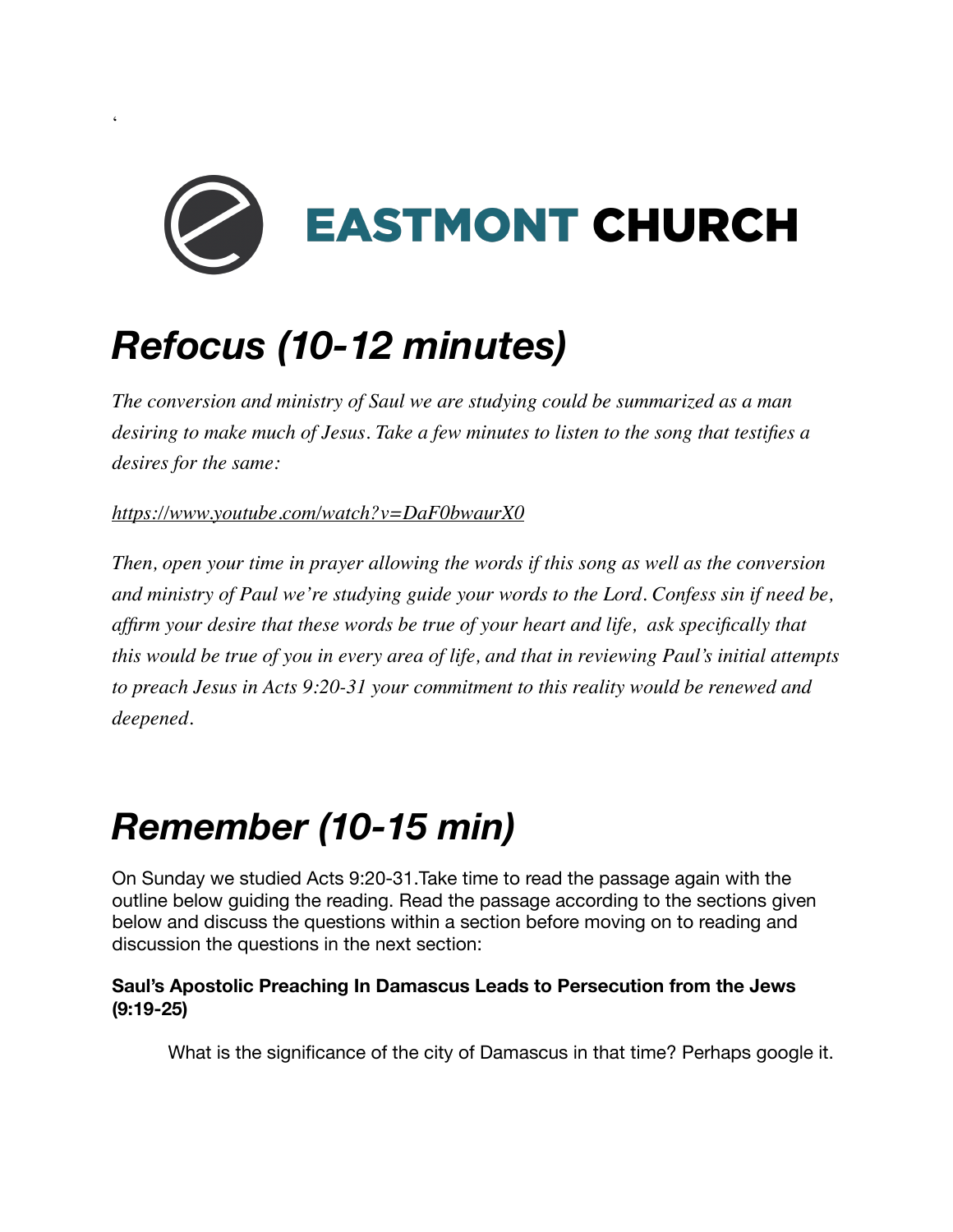Why did Paul preach in the synagogues of Damascus rather than somewhere else? (Hint: Acts 9:2)

Where in the OT do you think Saul went to cofound the Jews and prove Jesus was the Christ?

What is the overall historical significance of the Jews response to Saul in Damascus?

#### **Saul's Apostolic Preaching in Jerusalem Leads to Persecution from the Hellenists. (9:26-30)**

Why would the disciples in Jerusalem react the way the do to Saul?

What is the significance of the Apostles in Jerusalem affirming Saul?

What is ironic about Saul's preaching and persecution by the Hellenist in Jerusalem? (Hint: 7:9,58)

#### **Saul's Apostolic Preaching in General Leads to Peace and Multiplication of the The Church (9:31)**

With the conversion of Saul the massive persecution of The Church ended. How is God's wisdom and goodness displayed in the persecution of the church by Saul and then the multiplication of the church after it?

### *Resolve (20-25 min)*

*The initial attempts of Saul to preach Jesus in Damascus and Jerusalem teach us a few things about our personal ministry opportunities and efforts…* 

### *Jesus is typically rejected and can be hostile with Jewish audiences*

To further reinforce this principle read Romans 11:7-10 and 11:25-28.

To balance this principle read Romans 10:14-17

What are practical steps we can take to be compassionate yet bold with the gospel before Jewish audiences? What step might you need to take?